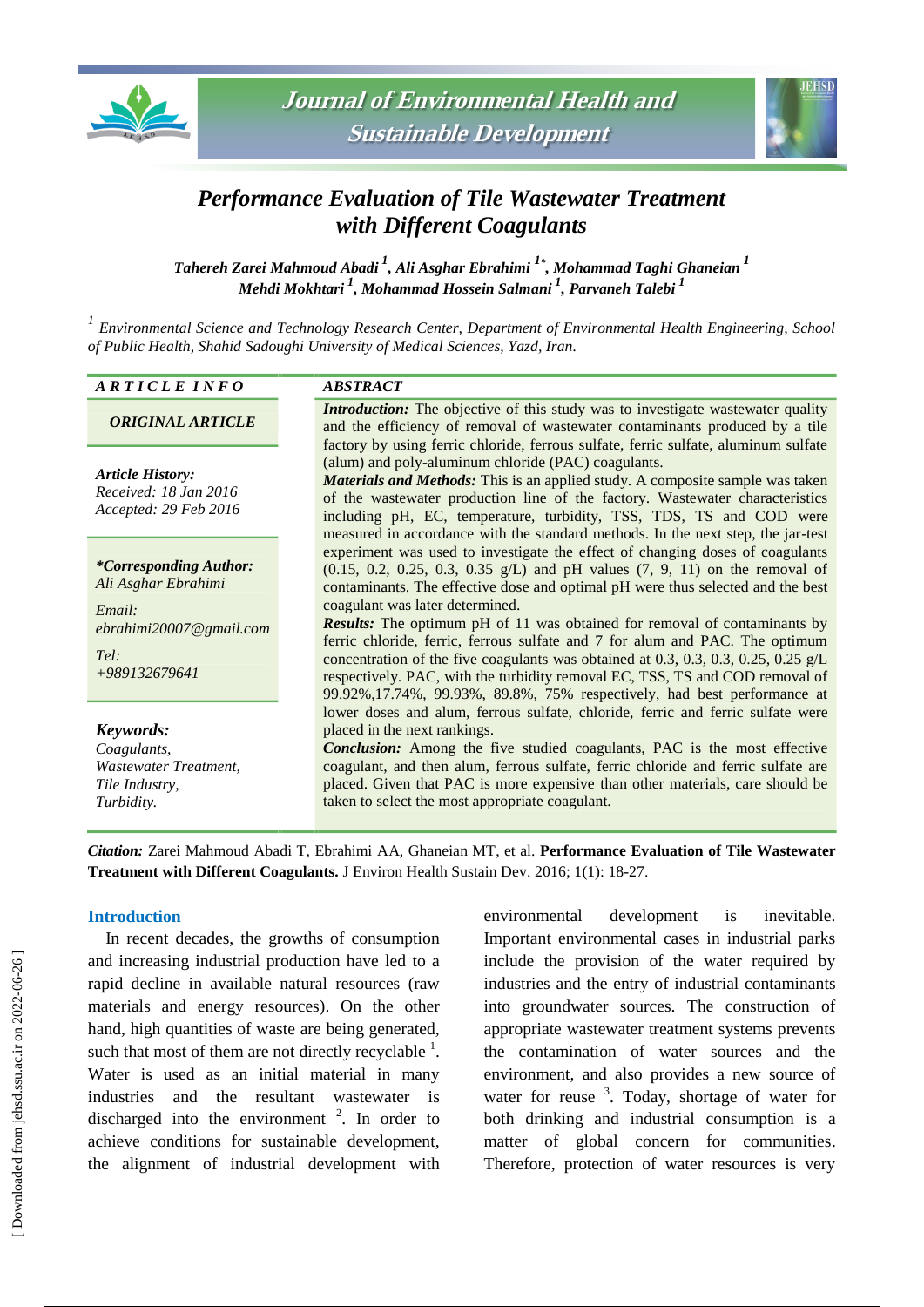important. There are many studies on minimizing water consumption to solve this problem in industries, with different approaches <sup>4</sup>. Water management is a very important issue in most industrial sections, considering the large amount of wastewater produced by them  $5$ . Water is a very important raw material in the tile manufacturing industries, with its usage varying greatly between sectors and processes <sup>6</sup>. Water is consumed for the operations of various units, including preparation and cleaning of equipment, such as slurry and glaze preparation, glazing lines, washing gases from scrubbers, etc. The major wastewater produced in these parts is only caused by washing  $\frac{7}{1}$ . A significant amount of suspended solids and the turbidity of wastewater produced by these industries could be removed just by simple sedimentation. As a result, the resultant effluent can only be returned to the body preparation part. But the quality of the recycled water is not enough for use in other parts, especially glaze preparation. As a result, a significant amount of groundwater enters the production line as the fresh water source for production of glaze and the preparation of other coatings. However, groundwater resources are becoming limited day by day. Tile industries should find a solution to decrease their groundwater consumption rate <sup>5</sup>. Water recycling and reuse in the consumption cycle not only reduce consumption and increase economic efficiency, but also preclude the discharge of wastewater contaminants into the surrounding environment.

This should, as a principle, be a priority to prevent the contamination of the environment. The wastewater composition includes clays, frits and insoluble silicates, electrolytes, anions such as sulfate (100–500 mg/L), chloride (100–700 mg/L), heavy metals such as lead and zinc, COD (150– 1000 mg/L) and BOD<sub>5</sub> (50–400 mg/L)<sup>6, 8</sup>. Organic materials mainly come from the additives used in decorating the tiles  $\frac{5}{1}$ . In contrast, municipal wastewaters basically work based on biological treatment methods. Experience has shown that industrial wastewaters cannot be treated easily with these mechanisms alone in many cases. Therefore, different methods are required, based on

physicochemical steps. Physical-chemical treatment methods that can be used for tile wastewater include homogenization, aeration, sedimentation, filtration, activated carbon absorption, coagulation and flocculation, ion exchange and reverse osmosis<sup>9</sup>. Nowadays, the use of iron coagulants, especially aluminum, is very common in water and wastewater treatment, and the use of these materials is increasing. In addition, these are materials that are very cheap and easily accessible. The selection of the coagulation type is one of the most important decisions for the wastewater treatment and would be based on the nature of wastewater. Poly-aluminum chloride (PAC) has been proved to be more efficient in low dosages and acts in wider pH ranges  $10$ . Nilsalab used aluminum sulfate for the treatment of wastewater in the ceramic industry and reported the highest removal efficiency of turbidity at pH 6–7, with an optimal dose of 200 mg/L  $^{11}$ . In another study on the treatment of wastewater from stonecutting industries, Fahiminia et al. investigated the effects of different doses of coagulants, including aluminum sulfate (alum), poly-aluminum chloride, polymer, ferric chloride  $(FeCl_3)$  and lime in removing turbidity, total suspended solids (TSS), and total solids (TS). The results indicated that lime in dose 25 ppm is the best coagulant for turbidity removal (99.8%) and 100 ppm alum had the highest efficiency for TS removal  $(82.5%)$ <sup>12</sup>. Paula et al. (2014) used a combination of alum and Moringa oleifera for the treatment of the wastewater of the concrete industry and the turbidity removal efficiency of  $90\%$  was obtained  $^{13}$ . The aim of this study was to investigate the quality of wastewater and use of a coagulation-flocculation process using coagulants of ferric chloride, ferric sulfate and ferrous sulfate, alum sulfate and PAC to reduce suspended solids and turbidity of wastewater in order to reuse it in the processing line.

# **Materials and Methods**

The composite sampling method was used in this study on processing of line wastewater in accordance with shift work and taking into accounts its changes. The following parameters pH, EC and temperature were measured at the **19Jehsd.ssu.ac.ir**

19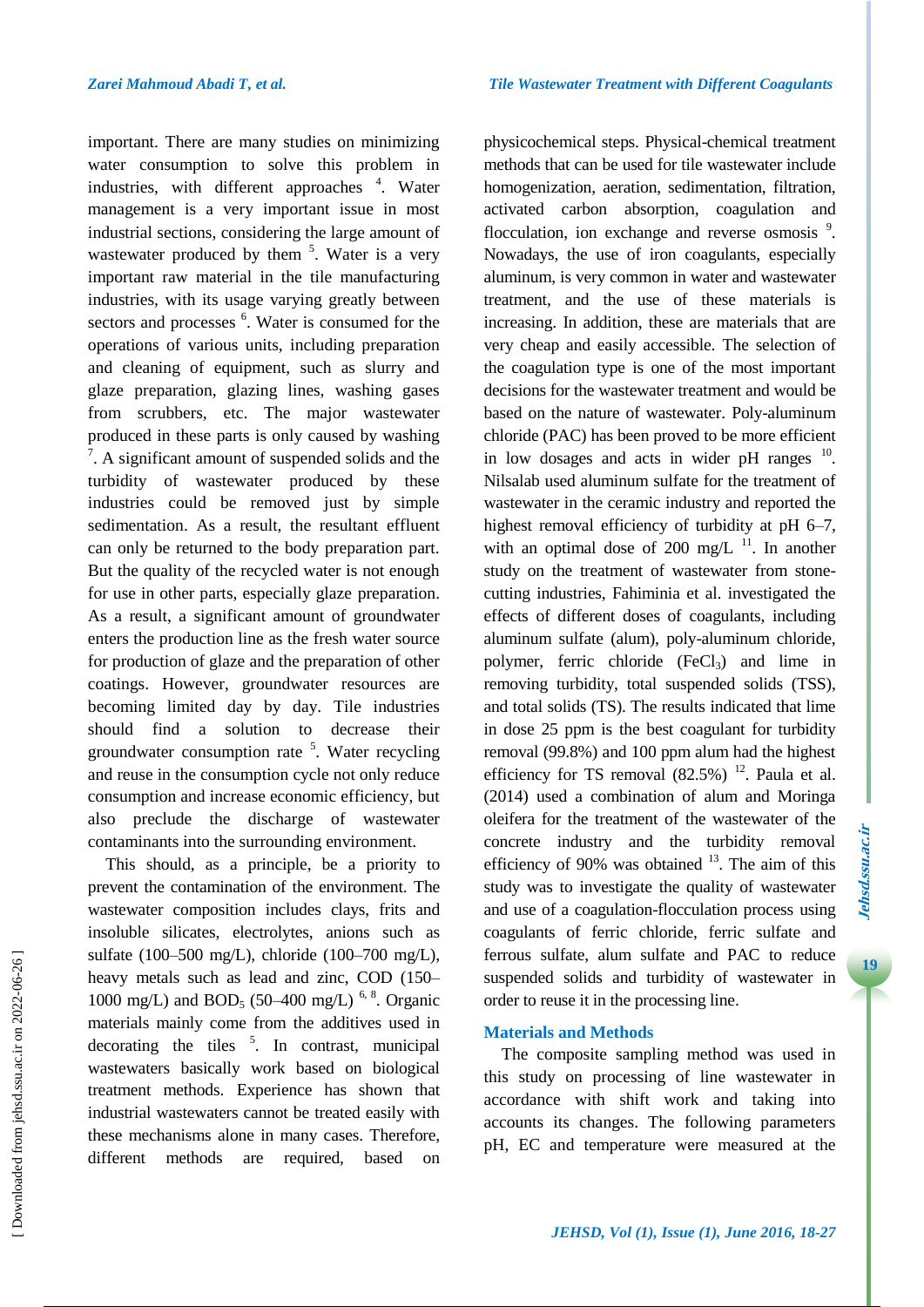sampling site since their values change over time. Samples were collected in 20-liter containers and transferred to the laboratory. A multi-parameter model HQ40 company HACH was used to measure the pH and EC and turbidity was measured using the turbidity meter TB100 model, manufactured by Eutech. TSS, TDS, TS, COD and BOD5 parameters were calculated in accordance with the procedures set out in the standard method book 14. Physical-chemical characteristics of the raw wastewater are listed in Table 1.

| <b>Parameters</b> | Unit            | <b>Minimum</b> | <b>Maximum</b> | Average $\pm$ SD        |
|-------------------|-----------------|----------------|----------------|-------------------------|
| pH                | $\qquad \qquad$ | 8.2            | 8.6            | $8.3 \pm 0.6$           |
| Temperature       | $(^\circ C)$    | 30             | 32             | $31 + 1$                |
| EC                | $(\mu s/cm)$    | 2142           | 2700           | $2484 \pm 299.57$       |
| Turbidity         | <b>NTU</b>      | 9500           | 13300          | $11100 \pm 1969.77$     |
| <b>TDS</b>        | (mg/L)          | 1096           | 1246           | $1185.33 \pm 79$        |
| <b>TSS</b>        | (mg/L)          | 13450          | 34414          | $21221.33 \pm 11485.45$ |
| <b>TS</b>         | (mg/L)          | 14546          | 35628          | $22390 \pm 11529.71$    |
| <b>COD</b>        | (mg/L)          | 151.2          | 490            | $361.33 \pm 183.66$     |
| BOD <sub>5</sub>  | (mg/L)          | 100.8          | 392.5          | $266.51 \pm 149.58$     |

#### **Table 1:** Physical-chemical characteristics of raw wastewater tile industry

The study was performed on a laboratory scale using the jar test equipment with five coagulants of ferric chloride, ferric sulfate and ferrous sulfate, aluminum sulfate as metal salts and PAC as hydrolyzed aluminum salt. These materials were produced by Aquatech Company, Switzerland. Hydrochloric acid 1 normal and lime Ca  $(OH)$ , solution were used to adjust the pH value of wastewater during the treatment processes. Details of these coagulants are described in Table 2.

|  |  |  | Table 2: Details of coagulants used in this study |  |  |  |
|--|--|--|---------------------------------------------------|--|--|--|
|--|--|--|---------------------------------------------------|--|--|--|

| <b>Coagulants</b>      | <b>Formula</b>                            | Molecular weight (g/mole) | No. Artie | Concentration $(\% )$ |
|------------------------|-------------------------------------------|---------------------------|-----------|-----------------------|
| Ferric chloride        | Fecl <sub>3</sub> .6H <sub>2</sub> O      | 270.30                    | 3943      | 10                    |
| Ferric sulfate         | $Fe2(SO4)3.H2O$                           | 399.88                    | 3926      | 10                    |
| Sulfate ferrous        | FeSO <sub>4</sub> ·7H <sub>2</sub> O      | 278.02                    | 3965      | 10                    |
| Aluminum sulfate       | AL <sub>2</sub> (SO4)                     | 666.42                    | 1102      | 10                    |
| Poly aluminum Chloride | $\text{Al}_2(\text{OH})_n\text{Cl}_{6-n}$ | $\overline{\phantom{0}}$  |           | 10                    |

The coagulation-flocculation experiments were carried out using a jar test manufactured by HACH (model 7790-402). The samples were placed at room temperature after being taken out from the refrigerator for two hours, until temperature reached 22°C. In order to determine the best sedimentation time before coagulation and flocculation processes, different sedimentation times were tested on the sample. In order to determine the optimum pH of coagulant materials, different pH levels (7, 9, 11) were evaluated in the fixed amount of coagulants (iron-based compounds 0.25 g/L and aluminum-based compounds 0.2 g/L). By measuring turbidity, EC, TSS, TS and COD parameters for each pH, the pH of the sample with the highest removal efficiency for the parameters desired was considered the optimum pH. Then the wastewater pH was set at the optimum value and various amounts of coagulants (0.15, 0.2, 0.25, 0.3, 0.35 g/L) were simultaneously added to the 1 liter wastewater, and its optimal amount was determined. Wastewater and coagulants were stirred at room temperature, first with rapid mixing for 1 min at 100 rpm, and slow mixing for 10 minutes at 20 rpm. In the end, 30 minutes' sedimentation was considered for the sample. After the sedimentation stage, the wastewater supernatant was extracted into the beakers using a plastic syringe for purposes of chemical analysis. Finally, the optimal dose of each coagulant was determined. To draw the relevant diagrams, Excel 2010 was used. In this research, in order to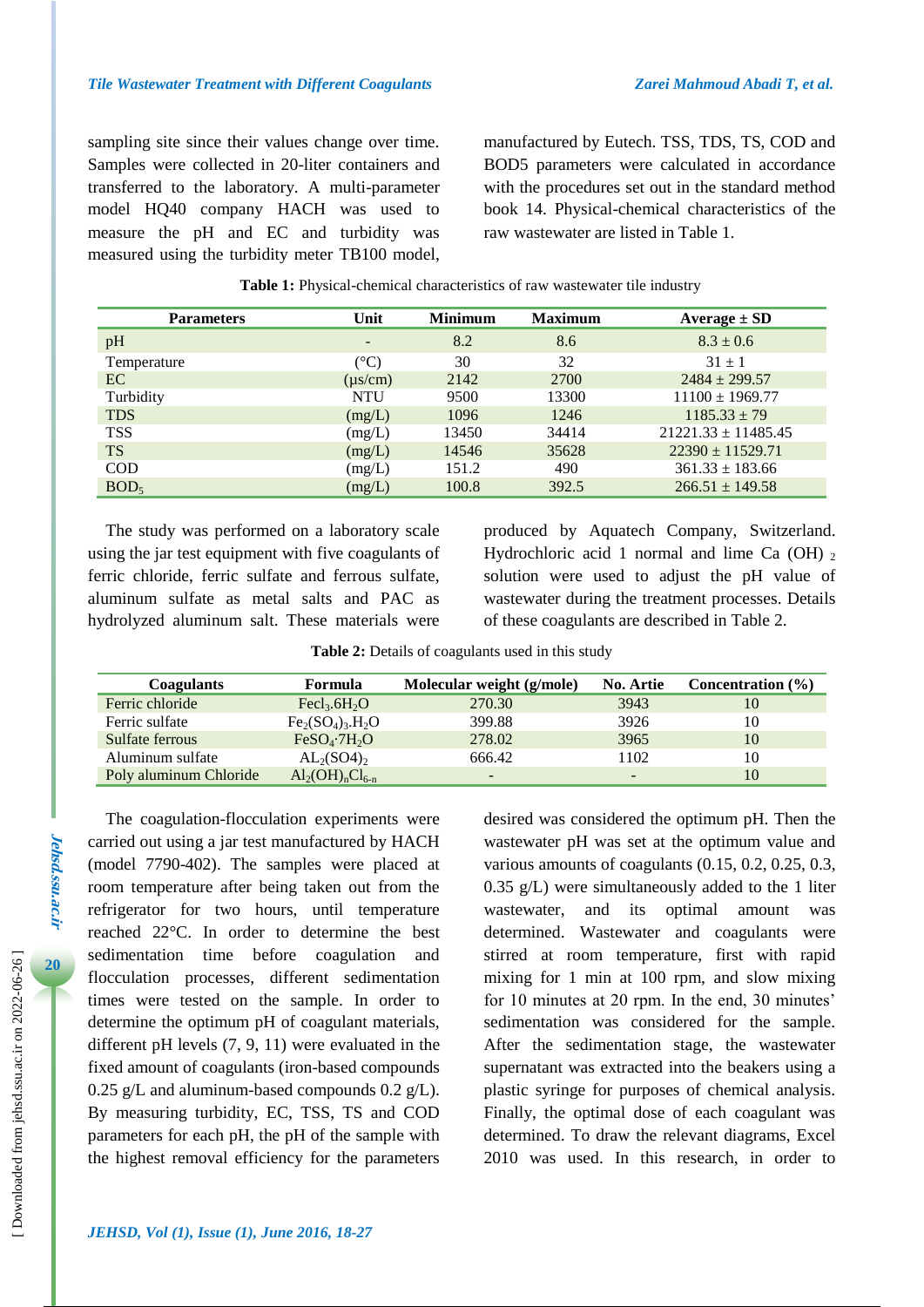increase the accuracy of experiments, all experiments were repeated twice. The mean values were reported as the final result.

## *Ethical issues*

This study was conducted with the approval of Shahid Sadoughi University of Medical Sciences and Health Services, Medical Ethics Committee. Code: IR.SSU.SPH.REC.1394.15

#### **Results**

Figure 1 shows the efficiency of turbidity removal during the sedimentation before the coagulation process. According to this diagram, different sedimentation times were tested on the tile raw wastewater before the addition of coagulants. The wastewater turbidity was decreased from 10500 to 6310 NTU at a sedimentation time of 100 minutes (turbidity removal efficiency of 39.9%). The efficiency of turbidity removal almost remained unchanged after 100 minutes. Figures 2 to 6 show the results of optimum pH about the coagulants used. Ferric chloride, ferric sulfate and ferrous sulfate were effective in alkaline pH and optimum pH was obtained at 11 by doing a jar test for each sample. The results of the experiments on alum and PAC coagulants showed that the optimum pH for these two coagulants was 7. Figures 7 to 10 show the effect of different doses of coagulants in removing contaminants. The results of the ferric chloride coagulant experiment showed that it works well in the removal of the evaluated parameters in 0.3 g/L dosage and turbidity removal rate, EC, TSS and TS were respectively 99.84%, 20.46%, 99.83% and 90.09%, and COD removal rate was obtained at 50%. In the case of ferric sulfate, the results of different dosages indicate that the removal of the parameters studied at doses higher than 0.3 g/L had a constant process and the turbidity removal, EC, TSS and TS were respectively 99.69%, 22.45%, 99.71% and 90.23% and the COD removal rate of 72.5% was obtained. The results of the ferrous sulfate coagulant experiment showed that it performed well in 0.3 g/L in removing pollutants and the turbidity removal rate, EC, TSS and TS were respectively 99.9%, 26.47%, 99.9% and 90.51% and the COD removal rate of 61.2% was obtained. The result of effects of different doses of alum and PAC indicate that the removal of the parameters studied had a fixed trend from 0.25 g/L dose onward for both coagulants. As a result, 0.25 g/l dose was selected as the optimal dose for these two coagulants. The efficiency of turbidity removal, EC, TSS, TS and COD for aluminum sulfate was obtained at 99.88%, 24.95%, 99.86%, 90.44% and 60% respectively. The efficiency of turbidity removal, EC, TSS, TS and COD for aluminum sulfate for PAC was obtained 99.92, 99.93, 17.74, 89.8 and 75% respectively.



Figure 1: Effect of sedimentation before coagulation process for removal of turbidity

**21Jehsd.ssu.ac.ir**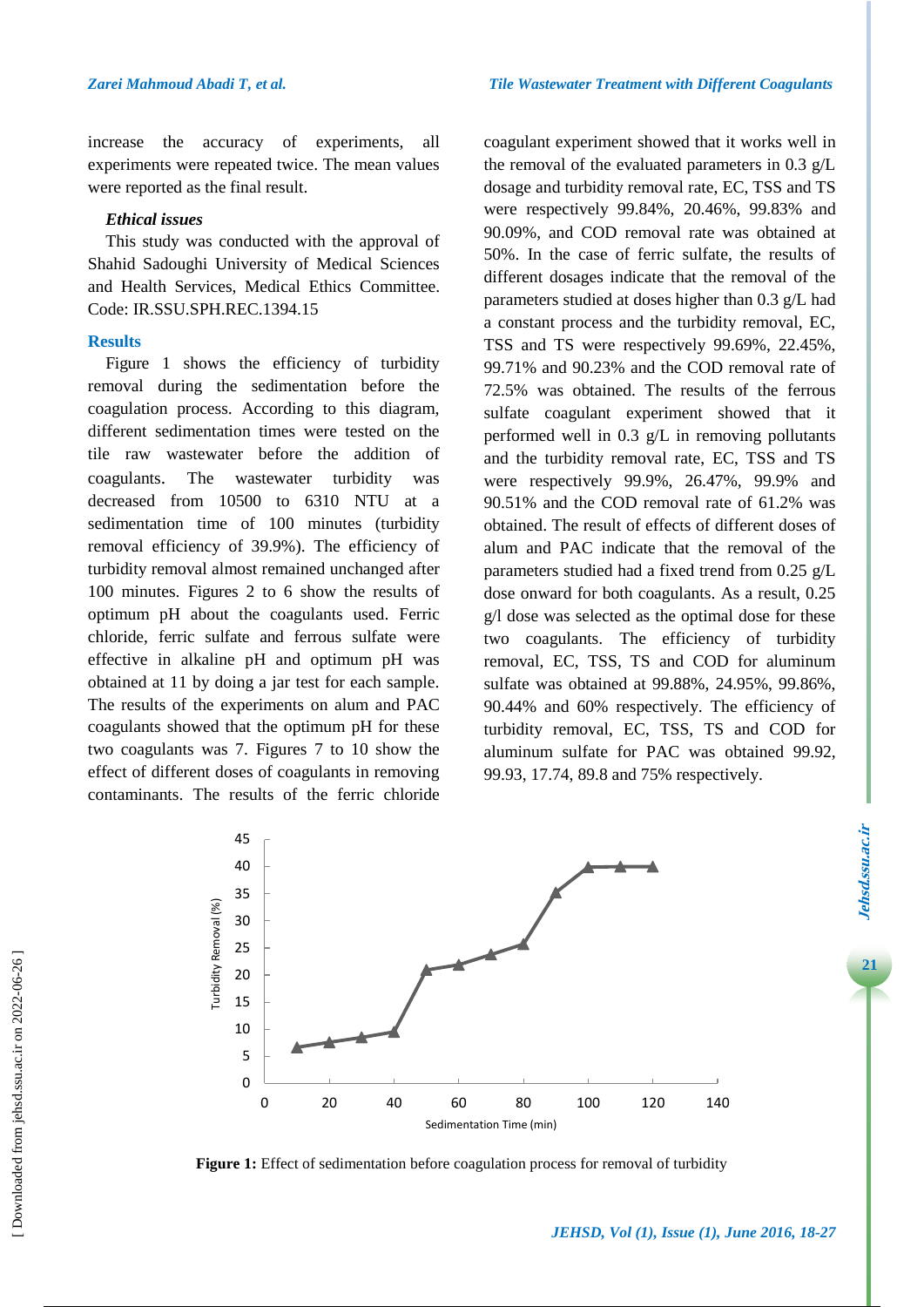

**Figure 2:** Effect of pH on removal efficiency of turbidity by various coagulants



Figure 3: Effect of pH on removal efficiency of electrical conductivity by various coagulants



**Figure 4:** Effect of pH on removal efficiency of total suspended solids by various coagulants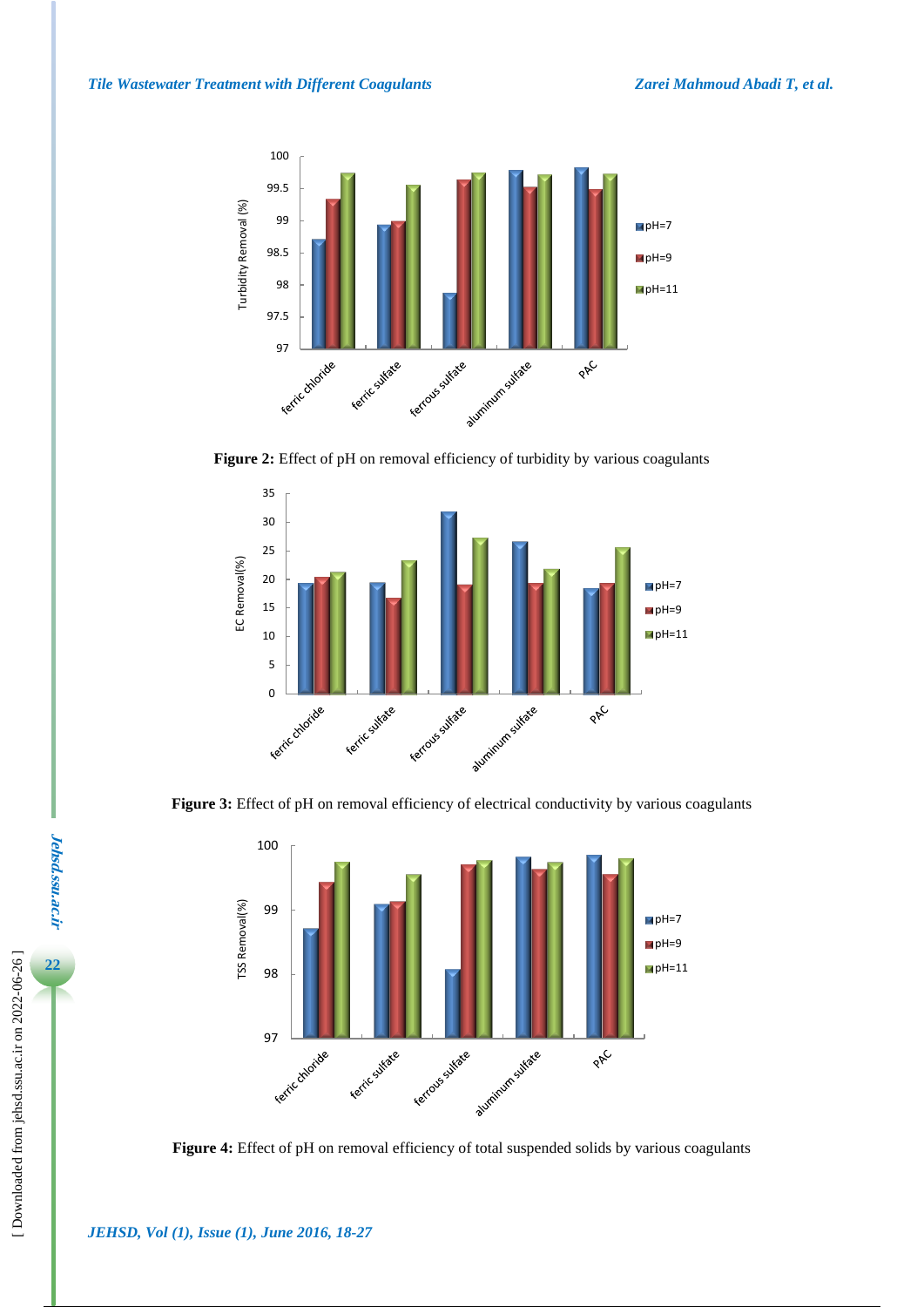

**Figure 5:** Effect of pH on removal efficiency of total solids by various coagulants



Figure 6: Effect of pH on removal efficiency on COD by various coagulants



Figure 7: The effect of coagulant dosage on removal efficiency of turbidity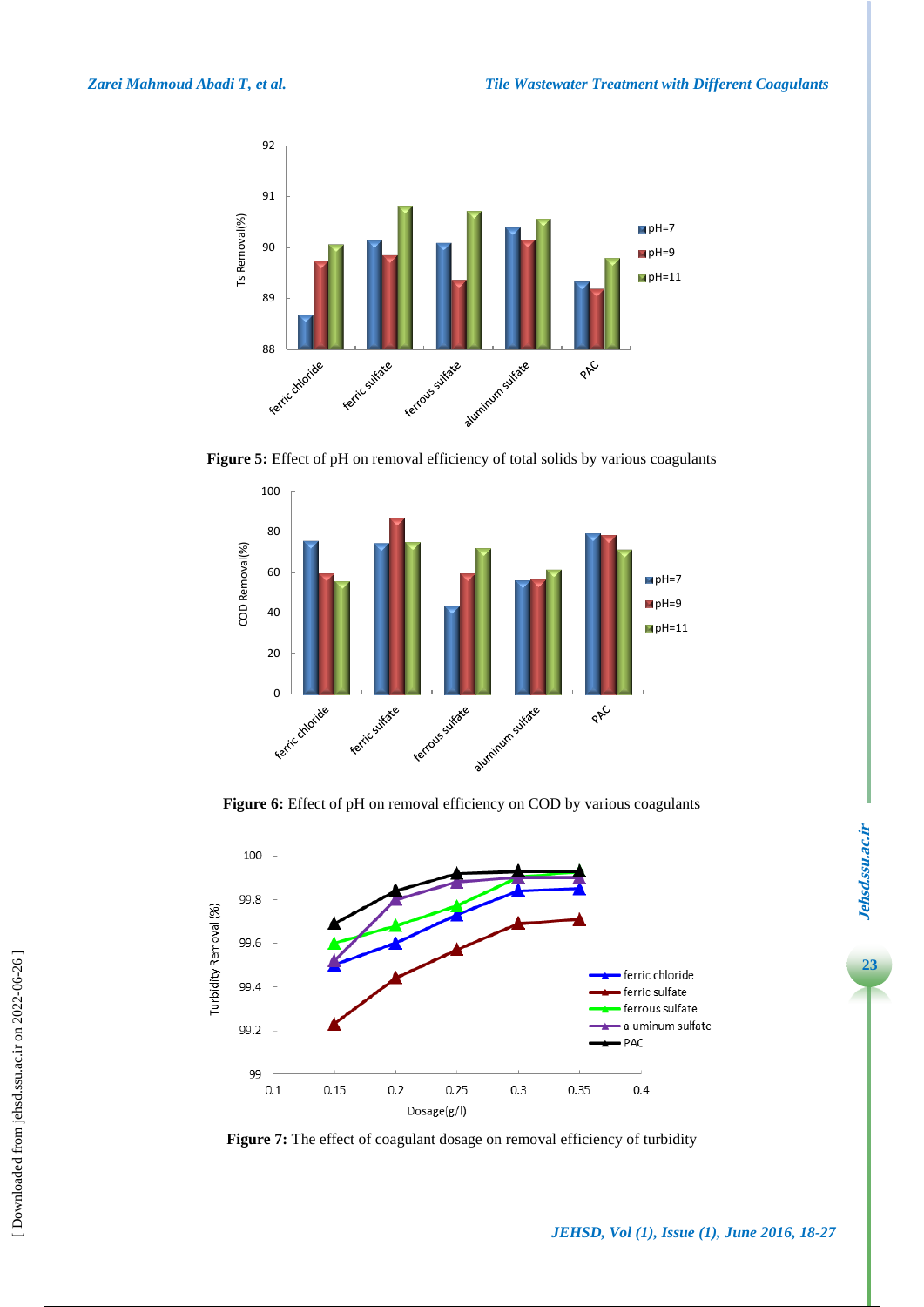

**Figure 8:** The effect of coagulant dosage on removal efficiency of electrical conductivity



**Figure 9:** The effect of coagulant dosage on removal efficiency of total suspended solids



Figure 10: The effect of coagulant dosage on removal efficiency of total solids

**Jehsd.ssu.ac.ir**

**Jehsd.ssu.ac.ir**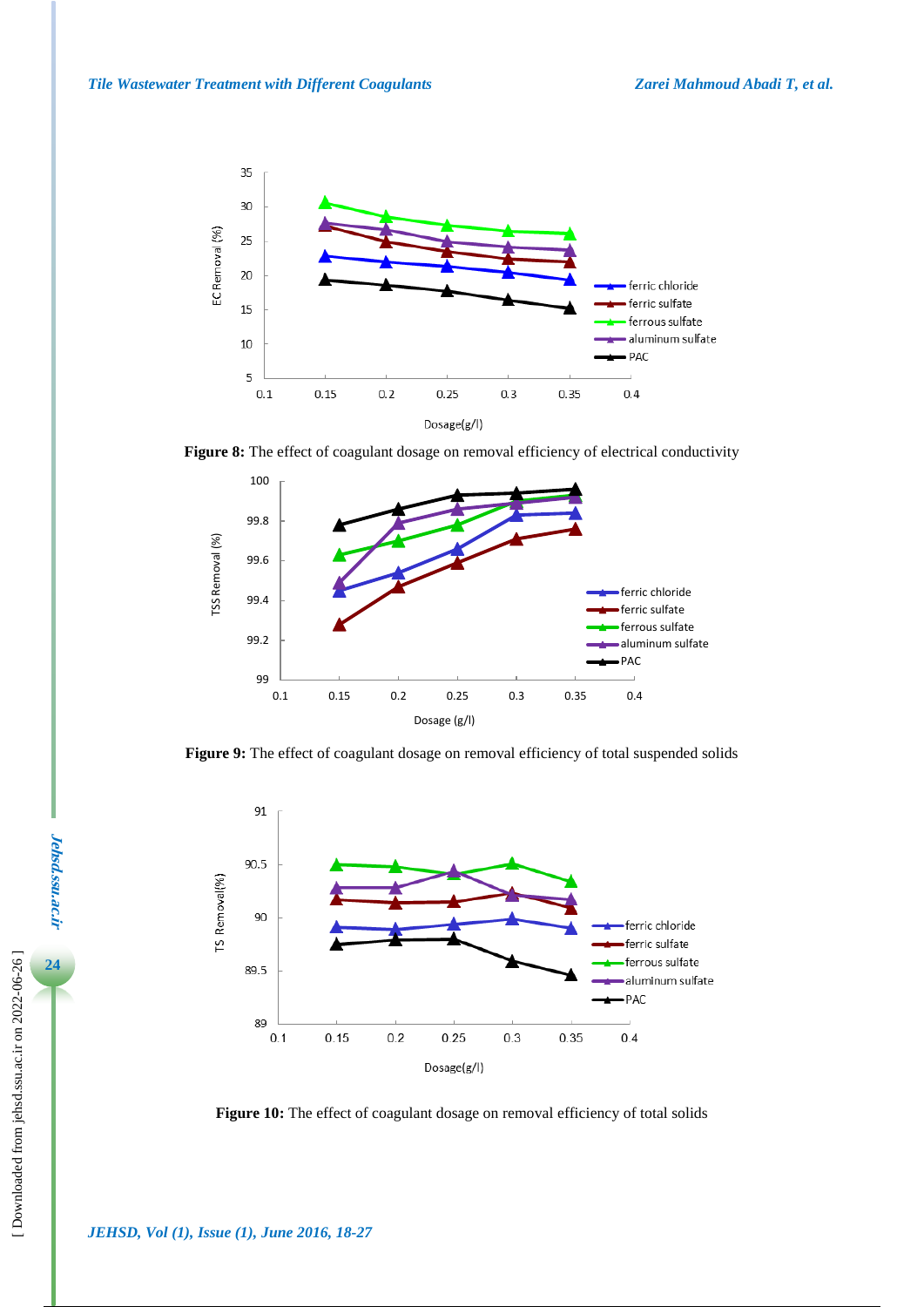

Figure 11: The effect of coagulant dosage on removal efficiency of COD

#### **Discussion**

According to Figure 1, the sedimentation time of 100 minutes was selected as the best time before the coagulation process. The results of the present research showed that aluminum sulfate and PAC had better performance at pH 7. The important reasons for such behavior include: 1- At low pH, presence of aluminum monomer particles causes neutralization of anionic particles of contaminants and better sedimentation is observed. 2- At low pH, concentration of dissolved aluminum decreased with decreasing Al (OH)<sub>4</sub>. Reduction in this ratio leads to an improvement of the sedimentation process and this anionic aluminum hydroxide reduces the effects of coagulation  $10$ . But less sedimentation and efficiency are seen at alkaline pH because of the formation of fine flocs. Aluminum sulfate and PAC coagulants in the lower dose showed higher turbidity removal efficiency, TSS, COD compared with other coagulants. The optimal pH and dose of aluminum sulfate were consistent with Nilsalab's studies  $11$ . However, in a study, Fahiminia  $12$  showed that ferric chloride had turbidity removal to the extent of 99.4% in 0.5 g/L dosage with much less turbidity, while in the present study, it showed higher removal efficiency of turbidity (99.84%) despite the turbidity being 16 times more than that of ferric chloride at dose 0.3 g/L. In a study, Paula  $13$  showed that aluminum sulfate had a removal

efficiency of 90% despite being combined with the other coagulant while in the present study, aluminum sulfate had a turbidity removal efficiency of only 99.88%. COD removal rate increased with increasing coagulants. The COD removal rate increased with increasing coagulants. These findings show that high doses of coagulants are required in order to achieve a significant COD removal rate. This could be because of the presence of large amounts of organic matter in effluents and their reaction with coagulants that causes the suspended matter in effluent to be oxidized, coagulated and eliminated. This process can reduce wastewater COD<sup>15</sup>. The results showed the electrical conductivity increases by increasing coagulants. But this increase is less when PAC is added to other coagulants. A comparison of the effects of these coagulants in removing contaminants showed PAC has a better performance compared to other coagulants. Being efficient at different pH levels, having better performance at lower temperatures, producing less sludge, and less need for pH adjustment are among the benefits of PAC that increased its consumption. In recent years, PAC has been used widely as an alternative to the aluminum sulfate and ferric chloride coagulants. It has been showed in practical applications that PAC has a coagulant effect two to three times better than conventional aluminum salts $^{16}$ . Given its lower consumption rate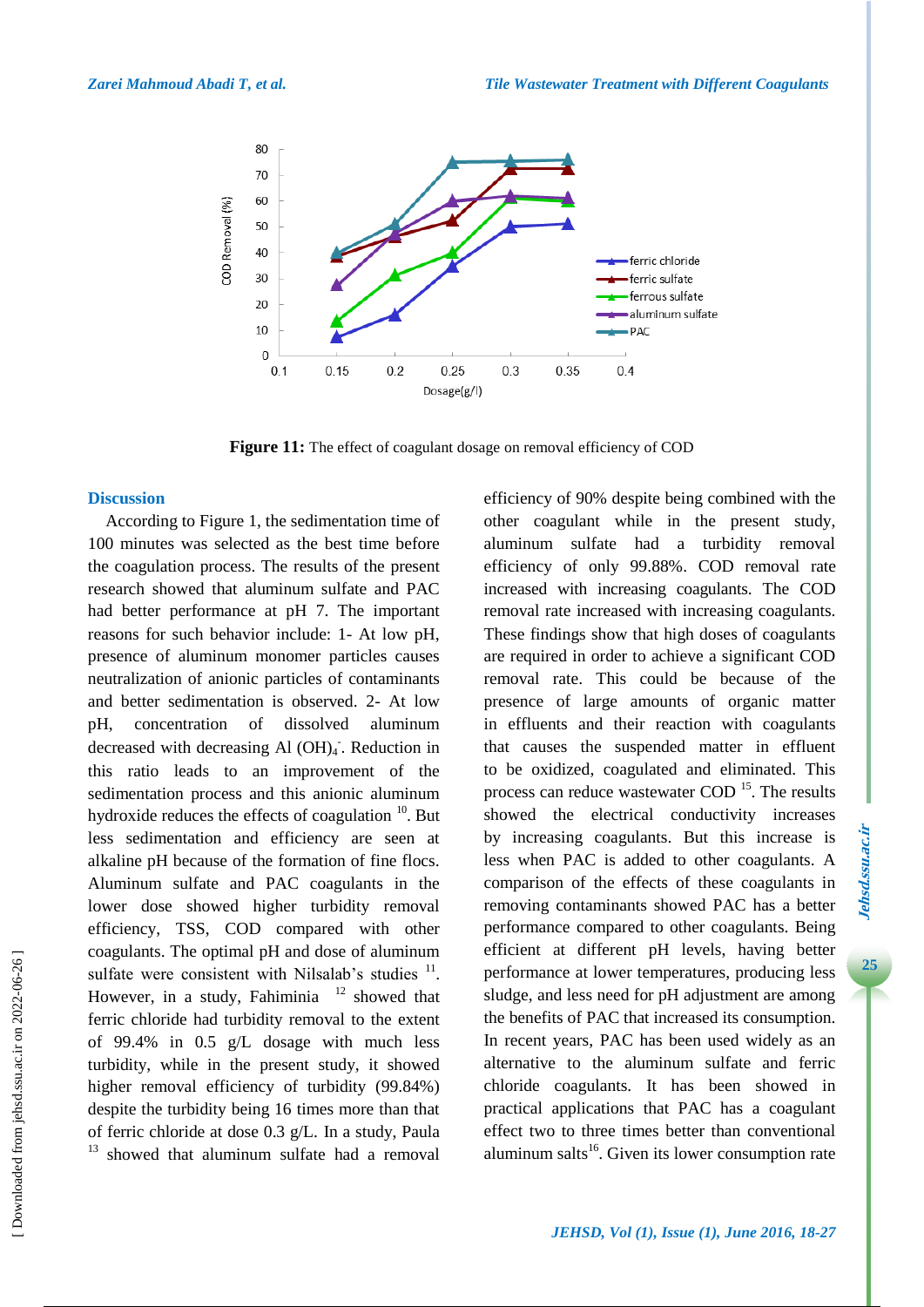under the same conditions, such as the initial turbidity and suspended solids, PAC use is ultimately economical.

## **Conclusion**

Coagulation and flocculation is a suitable method for removing wastewater turbidity and COD.

Owing to the high wastewater turbidity of tile industries, this method has a high potential for practical application in wastewaters with high COD and turbidity.

Considering its high efficiency, inexpensive costs and the lack of need for advanced technology, this method is recommended as a suitable solution for wastewater treatment in the production line of tile factories.

#### **Acknowledgments**

The authors hereby appreciate the support of the President of the School of Public Health and laboratory experts and the Managing Director of Meybod Setare Tile Co., who helped us carry out this research by creating the possibility and providing their valuable guidance.

#### **Funding**

The work was unfunded.

#### **Conflict of interest**

We have no competing interests.

This is an Open Access article distributed in accordance with the terms of the Creative Commons Attribution (CC BY 4.0) license, which permits others to distribute, remix, adapt and build upon this work, for commercial use.

# **References**

- 1. Ferreira JMF, Torres PMC, Silva MS, et al. Recycling of granite sludges in brick-type and floor tile-type ceramic formulations. J Euroceram News. 2002; 14: 1-4.
- 2. Nabi Bidhendi GHR, Mehrdadi N, Mohammadnejad S. Water and wastewater minimization in Tehran oil refinery using water pinch analysis. Int J Environ Res. 2010; 4(4): 583-94.
- 3. Aghakhani A, Sadani M, Faraji M, et al. Compression of methods to estimate the industrial water demand based on the number of industrial units, number of employees, Total area and the area infrastructure. J Res Health System. 2010; 6(2): 357-64.
- 4. Khezri SM, Lotfi F, Tabibian S, et al. Application of water pinch technology for water and wastewater minimization in aluminum anodizing industries. Int J Environ Sci Tech. 2010; 7(2): 281-90.
- 5. Deratani A, Palmeri J, Moliner-Salvador S, et al. Use of nanofiltration membrane technology for ceramic industry wastewater treatment.J Bolet de la Socie Españ de Cerámica y Vidrio. 2012; 51(103): 1-12.
- 6. Ibáñez-Forés V, Bovea M, Azapagic A. Assessing the sustainability of Best Available Techniques (BAT): methodology and application in the ceramic tiles industry. J Clean Prod. 2013; 51: 162-76.
- 7. Huang YI, Luo J, Xia B. Application of cleaner production as an important sustainable strategy in the ceramic tile plant–a case study in Guangzhou, China. J Clean Prod. 2013; 43: 113- 21.
- 8. Enrique JE, Monfort E, Busani G, et al. Water-saving techniques in the Spanish tile industry. Tile & brick international. Boletin de la Sociedad Espanola de Ceramica y Vidrio . 2000; 39(1): 149-54.
- 9. Elsheikh MA, Al-Hemaidi WK. Approach in choosing suitable technology for industrial wastewater treatment. J Civil Environ Eng. 2012;  $2(5)$ : 2-10.
- 10. Sahu OP, Chaudhari PK. Review on chemical treatment of industrial waste water. Journal of Applied Sciences and Environmental Management. 2013; 17(2): 241-57.
- 11. Nilsalab P, Gheewala SH. Improving the efficiency of the water system in ceramic tile manufacturing. energy. Environment and Materials Conference (National Conference). 2007; (31): 1-6.
- 12. Fahiminia M, Ardani R, Hashemi S, et al. Wastewater treatment of stone cutting industries

**Jehsd.ssu.ac.ir**

*Jehsd.SSu.ac.Ir*